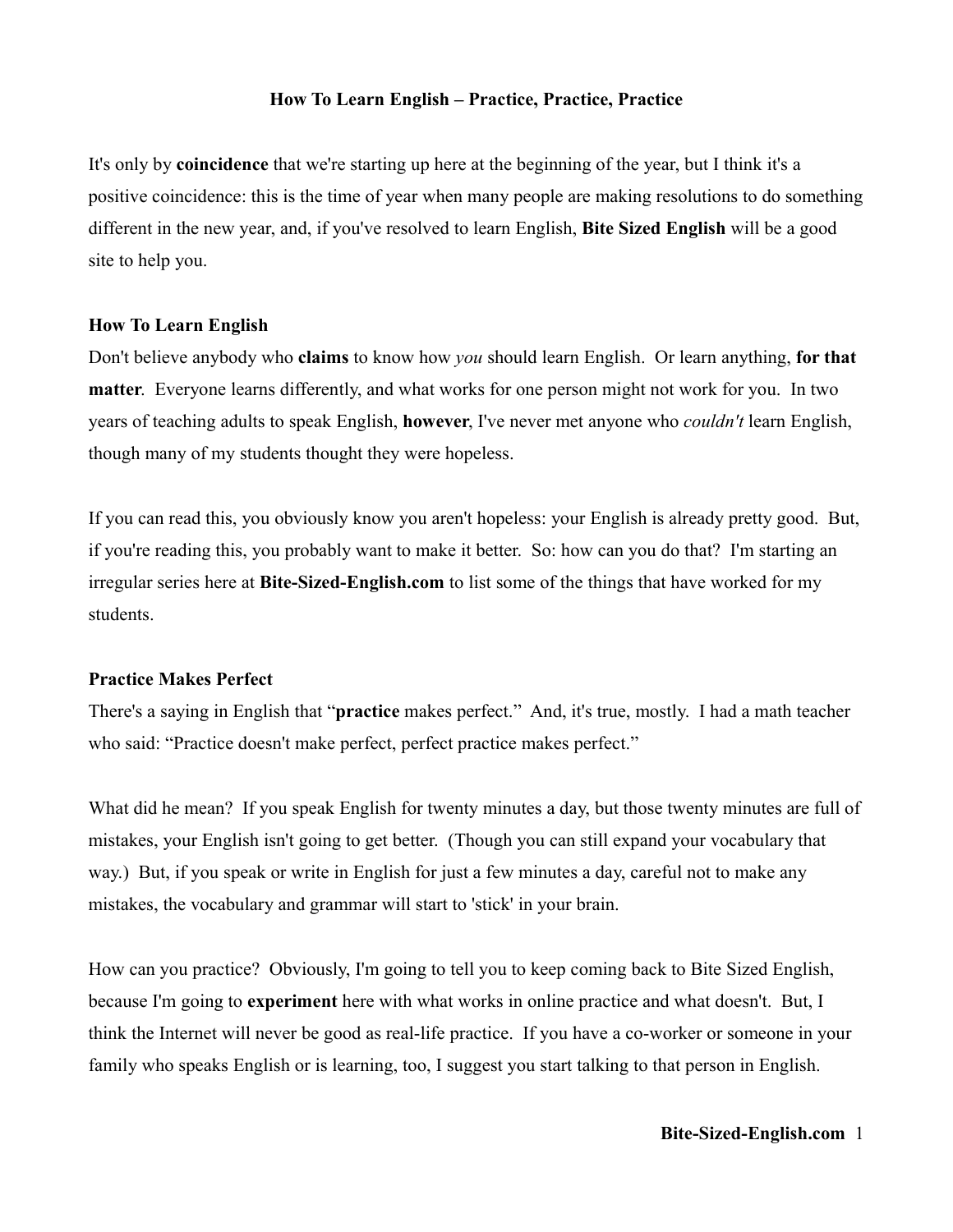Even if you don't have anyone to talk to in English, there are things you can do to work on your English. If you're **ambitious** you can try to keep a **journal** in English: get a notebook and write a few lines every day about what you've done on that day. My advice is not to make it into a 'real' journal that much writing can be very difficult every day, even in your native language—instead, just focus on writing well, using the grammar you know, and learning the vocabulary to describe what you do dayto-day. When you *do* speak English, these are the things you will want to talk about.

Do you own a DVD player? Are there any Hollywood DVDs in your collection? You know what I'm going to say here: watch a movie you already know with the English sound. This might seem difficult at first—if you put on **subtitles**, use the ones in English, not your own language—but it's a great way to passively learn English. Do it regularly and you'll find your vocabulary growing without ever opening a dictionary! A similar idea would be to find some English-language music you like, and translate the **lyrics**. When you hear the song, think actively about understanding it. It might change the way you think about your favorite songs!

How do you practice your English? When you practice, do you think about "perfect practice?" How do you make sure you're not practicing mistakes? Is there someone you practice with?

## **Vocabulary from the text:**

**Coincidence:** My wife and I live in a city of half a million people. It's not huge, but it's certainly big. Still, we often meet people we know in the city, without planning to. Just the other day, we saw her mother by coincidence.

A coincidence is when something improbable—that means unlikely, or unusual—happens almost as though it were planned. If your car runs out of gas only twenty feet from a gas station, that's a coincidence. If visit New York City and run into an old friend from Berlin, well, that's a coincidence, too!

**Claim:** You probably know the word say. What if I say to you "only the best-looking people speak English?" Do you believe me? The way I say it, it sounds like I think it's a fact. (It isn't. My little sister speaks English and you should see her!) But, I can claim that it's true, anyway.

When I say something as though it were a fact—whether it is a fact or not—I'm claiming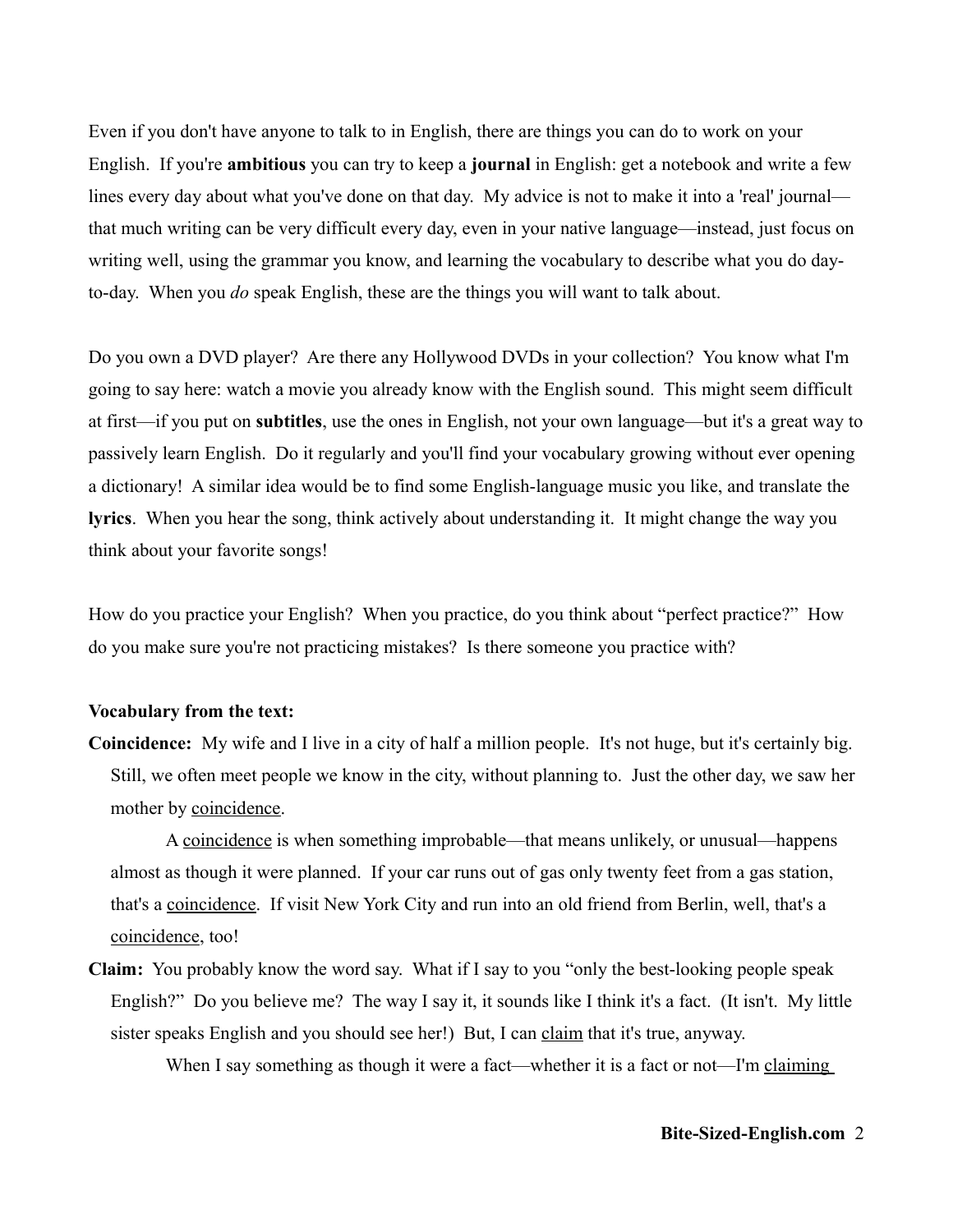something. I can claim that Udo Jürgens is the greatest singer ever (I'm a fan) or I can claim that Dresden is the most beautiful city in Germany. You can use the word as a noun, too. Why not say that Toby makes a lot of strange claims?

**For that matter:** I know you don't do this, but some of us talk without thinking, and since you can't change what you've already said, we have some phrases to help us speak about what we've already said. For example, have you ever said something specific "it's cold in Dresden" for example, and then realized that your statement was true for a broader, or wider topic? "It's cold in all of Germany." When we want to say that what we've said about *one* thing is also true for another thing, we use the phrase for that matter.

It's cold in Dresden, or in all of Germany, for that matter. It's difficult to learn English as an adult, or to learn any language, for that matter. I don't like your boss, or any of your co-workers, for that matter. Too many examples gets boring, or too much of anything, for that matter.

**However:** Sometimes, you want to say two things that seem to conflict. "I hate shopping" might be one thing, but then "I need to go shopping" could be the next. The two statements sound strange back to back, so we use the word however to say that "even though one thing is true, the other thing is true, too."

Learning English can be difficult. However, I've never met anyone who couldn't do it. I hate shopping, but I have to go, however. It's true that I don't know what it's like to learn English as an adult, I have, however, learned German.

**Practice:** Are sports players born good? Are musicians born as virtuosos? I don't think so. They get good by spending a lot of time playing sports, or playing music. The time they spend playing just to get good, is practice.

Practice is important in sports. Practice is important if you want to play a musical instrument. Practice is even important for math (I've forgotten most of my high-school math and have to re-learn it.) But practice is especially important for languages. If I don't practice my German for two weeks—say I go home to visit my parents—I can tell the difference as soon as I come back to Germany!

**Experiment:** Imagine a scientist in a laboratory, trying to find a cure for the common cold. He might have a better idea than you and me of how to do what he's doing, but in the end what he's doing is trying something and seeing if it works. He might think that eating a lot of potatoes will help, so he has to give a lot of potatoes to a patient to see if they help. He's experimenting.